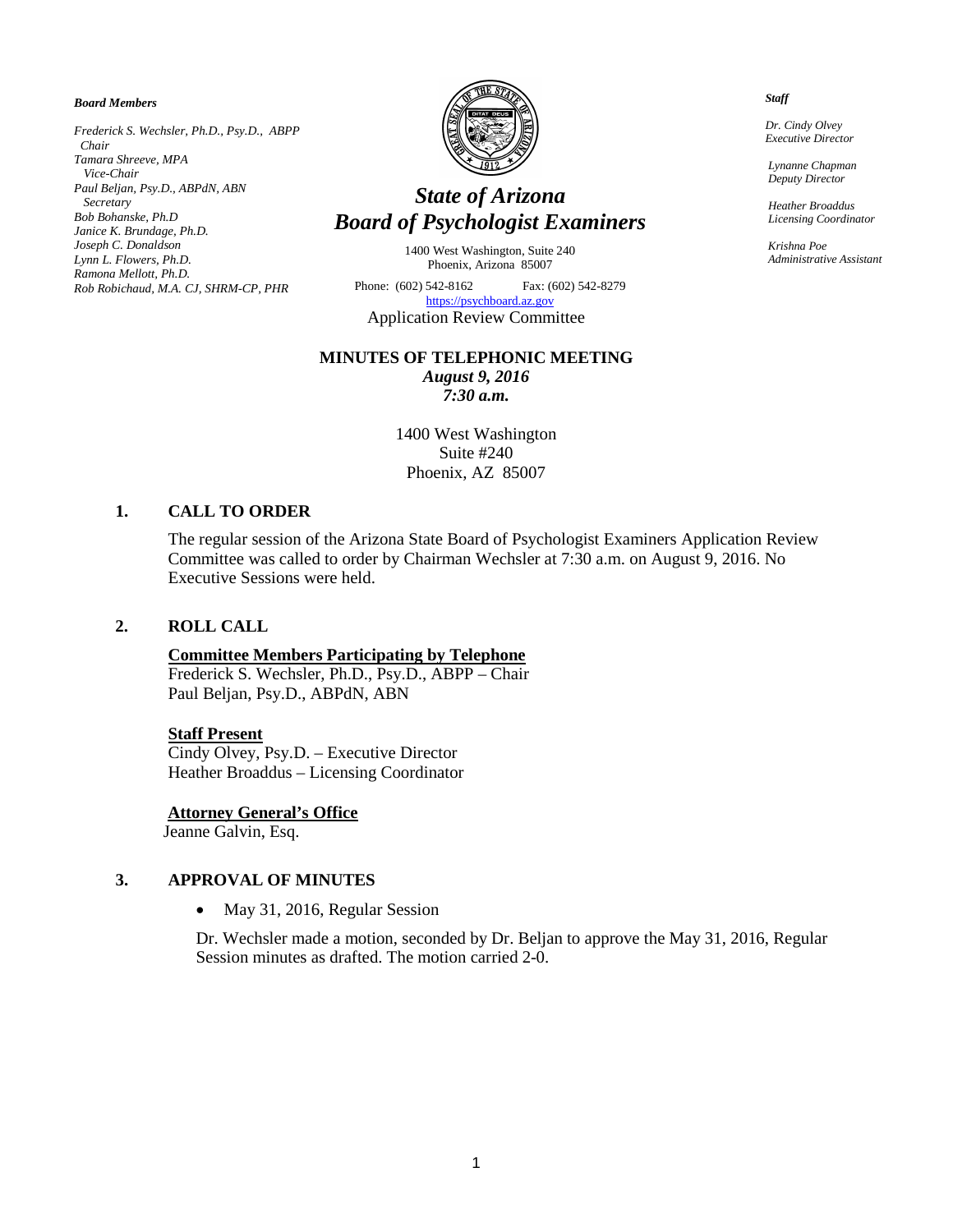#### **4. DISCUSSION/DECISION REGARDING APPROVAL OF PSYCHOLOGY APPLICANTS**

#### **Requesting Approval to sit for Examination (EPPP) Only**

Anglea Barteau, Ph.D. – Committee members proceeded with a substantive review of Dr. Barteau's application. Upon review, the Committee noted that Dr. Barteau submitted additional information (corrected pages 10 and 11 and course descriptions) on August 5, 2016. The Committee determined that it did not have sufficient time to review the materials. The Committee will review the additional information at a future meeting. Upon review of question #35 B. of the application, "Professional Experience in Psychology", the Committee noted that she listed her title as "Doctoral Intern" and that she worked 40 hours per week at "Paul Simpson, Ed.D./Center for Life Skills" from September 2014 – February 2015. On her Summary of Pre-Internship Supervised Professional Experiences the Committee noted that she worked 40 hours per week at "Paul Simpson, Ed.D./Center for Life Skills" from September 2014 – February 2015. The Committee noted that she is claiming her experience at "Paul Simpson, Ed.D./Center for Life Skills" as her preinternship experience from September 2014 – February 2015, and also listed that she was a "Doctoral Intern" at "Paul Simpson, Ed.D./Center for Life Skills" from September 2014 – February 2015. The Committee is requesting clarification and an explanation from Dr. Barteau and Dr. Simpson regarding the discrepancy. Upon review of her Supervised Preinternship Verification form, the Committee noted that her Field Placement Coordinator, Rodney K. Ford, indicated that Dr. Barteau worked 37.5 hours per week. The Committee determined that it is uncommon for a practicum student to work full time. At this time, the Committee is requesting confirmation that Dr. Barteau worked full time as a practicum student and is requesting an explanation from Dr. Barteau and Dr. Ford as to Dr. Barteau's job duties as a full time practicum student. Additionally, the Committee is requesting clarification as to how much of her individual supervision was provided by a licensed psychologist. Upon review of her Supervised Psychology Internship or Training Experience Verification form from the Psychology Practice of Paul Simpson, Ed.D., and the written training plan the Committee noted the following:

- The written training plan is between Walden University and her supervisor Paul Simpson, Ed.D.
- There is no indication regarding whether her internship was a paid position
- There is no indication regarding whether her internship was an organized training program; the site does not have an internship training manual, there is no description of the training program itself or from the site nor of the psychologists on staff as part of the training program and no indication that she had the opportunity to interact with other interns.
- There is no indication that there was an agreement between her and the internship site
- There is no indication as to whether or how her secondary supervisor provided supervision

At this time the Committee is requesting a written training plan be submitted that is an agreement between Dr. Barteau and her internship site, brochures and internship training manual that show this site was an organized training program designed to provide the trainee with a planned programmed sequence of training experience, whether her internship was a paid position and how her secondary supervisor provided supervision. Additionally, the Committee is requesting clarification as to how her internship experience meets the requirement of A.R.S. §32-2071(F) and Arizona Administrative Code R4-26-210(B).

Dr. Wechsler made a motion, seconded by Dr. Beljan, to issue an additional information request letter to Angela Barteau, Ph.D., and to review the additional material submitted at a future meeting. The motion carried 2-0.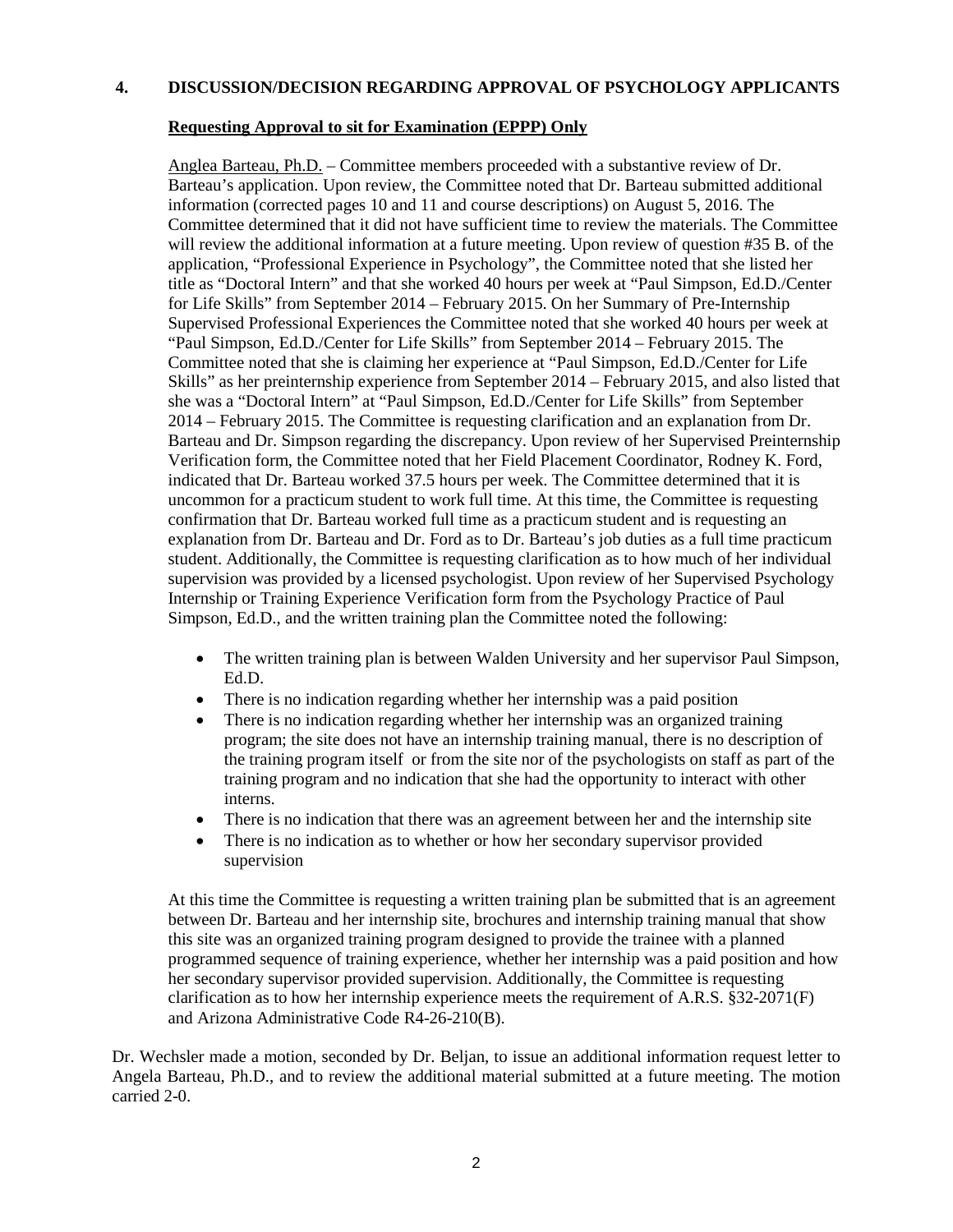# **Requesting Approval to sit for Examination (EPPP) & Licensure**

Ernesto Reza, Psy.D. – Committee members proceeded with a substantive review of Dr. Reza's application and subsequent submission. Upon review of his Postdoctoral Professional Psychology Experience Verification form from the New Mexico VA Health Care Services, the Committee noted that his supervisor, Dr. Aaron Joyce, indicated that Dr. Reza worked 40 hours per week and obtained a total of 1,720 hours. His subsequent calculations indicate that Dr. Reza received 84 hours of individual face-to-face supervision and that Dr. Reza obtained 672 hours of direct client contact which does not meet the requirement of A.R.S.  $\S 32-2071(G)(5)$ . At this time Dr. Reza is 2 hours deficient in meeting the individual face-to-face supervision requirement and 16 hours deficient in meeting the direct client contact requirement. The Committee is requesting clarification as to the number of individual face-to-face supervision and direct client contact hours he received.

Gertha Sicobo, Psy.D. – Committee members proceeded with a substantive review of Dr. Sicobo's application and subsequent submission. Upon review, the Committee noted that the materials submitted were complete and fulfilled the requirements of statutes and rules. It was the consensus of the Committee to move Dr. Sicobo's application to the full Board for approval to take the EPPP and licensure upon a passing score and payment of the prorated license fee.

Jennifer Planck, Ph.D. – Committee members proceeded with a substantive review of Dr. Planck's application. Upon review, the Committee noted that the materials submitted were complete and fulfilled the requirements of statutes and rules. It was the consensus of the Committee to move Dr. Planck's application to the full Board for approval to take the EPPP and licensure upon a passing score and payment of the prorated license fee.

Jueta McCutchan, Psy.D. – Committee members proceeded with a substantive review of Dr. McCutchan's application and subsequent submission. Upon review of her documentation she submitted of her supervision hours, the Committee noted that the documentation does not reflect the additional supervision hours she claims in her response to the additional information request. Additionally, upon review of the documentation of her supervision hours it does not appear that she received one hour of individual supervision per twenty hours worked per week which does not meet the requirement of A.R.S. §32-2071(E)(4)(c). At this time the Committee is requesting an explanation from Dr. McCutchan and an attestation from her supervisor as to whether she received the appropriate amount of individual supervision each week. Additionally, the Committee is requesting documentation be submitted of the additional supervision hours she claims she received.

Katherina Brazaitis, Ph.D. – Committee members proceeded with a substantive review of Dr. Brazaitis' application and subsequent submission. Upon review, the Committee noted that the materials submitted were complete and fulfilled the requirements of statutes and rules. It was the consensus of the Committee to move Dr. Brazaitis' application to the full Board for approval to take the EPPP and licensure upon a passing score and payment of the prorated license fee.

Michelle Mugge, Psy.D. – Committee members proceeded with a substantive review of Dr. Mugge's application. Upon review of question #25 of the application the Committee noted that she did not list the degrees she received. At this time the Committee is requesting that she list the degrees she received on question #25. Upon review of her core program requirements, the Committee noted that her course titled *Professional Issues in Ethics* was in counseling which does not meet the requirement of A.R.S. §32-2071(4)(a). Additionally, the Committee noted that she did not list the number of credit hours she received for her course in *Professional Issues in*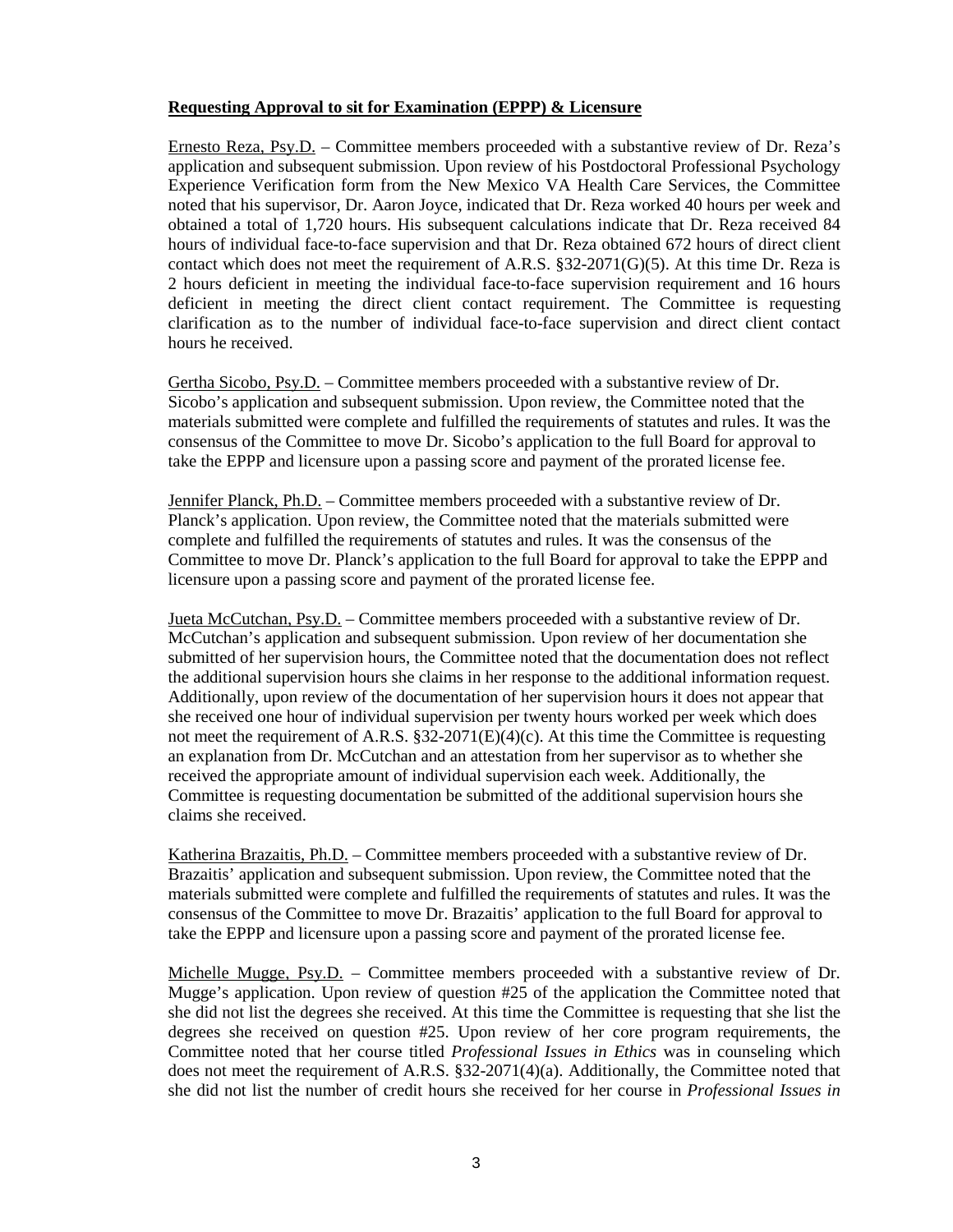*Ethics*. Furthermore, the Committee noted that she listed *Neuropsychological Assessment* for both "Biological Basis of Behavior" and "Assessment". At this time, the Committee is requesting that she submit evidence of an ethics course she took in psychology and list the number of credit hours she received for the ethics course. The Committee noted that she is unable to apply her course in *Neuropsychological Assessment* to more than one category to meet her core program requirements. Upon review of her Supervised Preinternship Experience Verification form from West Valley Family Development Center/AZ Psychology Training Consortium, the Committee noted that her Senior Licensure Consultant, Mark Anderson, J.D., indicated that she worked 20- 32 hours per week for a total of 1,329.59 preinternship hours. The Committee noted that because her weekly hours worked were inconsistent it is unable to determine if she received the appropriate amount of individual supervision each week. At this time, the Committee is requesting that she submit documentation (supervision logs) as proof of the hours and supervision she obtained each week. Upon review of her Supervised Psychology Internship or Training Experience Verification form from West Valley Family Development Center, the Board noted that her Supervisor, Valerie Kemper, Psy.D., indicated that Dr. Mugge worked 40 hours per week for 13 months for a total of 2,043 internship hours. Her subsequent calculations indicate that Dr. Mugge received a total of 2 hours of individual, face-to-face supervision which does not meet the requirement of A.R.S.  $\S 32-2071(F)(6)$ . The Committee is requesting clarification as to the number of individual face-to-face supervision Dr. Mugge received.

Sami Lyn Worssam, Ph.D. – Committee members proceeded with a substantive review of Dr. Worssam's application. Upon review of her Supervised Psychology Internship or Training Experience Verification form from the Flagstaff Unified School District and the written training plan, the Committee expressed concern that the written training plan is written between the site and Dr. Worssam and the University and there is no documentation that the site itself has an organized internship training program. At this time the Committee is requesting a written training plan be submitted that is an agreement between Dr. Worssam and her internship site and brochures and internship training manual that show this site was an organized training program designed to provide the trainee with a planned programmed sequence of training experience. Additionally, the Committee is requesting clarification as to how her internship experience meets the requirement of A.R.S. §32-2071(F) and Arizona Administrative Code R4-26-210(B).

Dr. Wechsler made a motion, seconded by Dr. Beljan, to forward the applications of Gertha Sicobo, Psy.D., Jennifer Planck, Ph.D., and Katherine Brazaitis, Ph.D., to the full Board for review and approval to take the EPPP and licensure upon a passing score and payment of the prorated license fee and to issue additional information request letters to Ernesto Reza, Psy.D., Jueta McCutchan, Psy.D., Michelle Mugge, Psy.D., and Sami Lyn Worssam, Ph.D., regarding the deficiencies discussed in their applications. The motion carried 2-0.

### **Requesting Approval of Licensure by Waiver**

Amanda Courvoisier, Psy.D. **–** Committee members proceeded with a substantive review of Dr. Courvoisier's application. Upon review, the Committee noted that the materials submitted were complete and fulfilled the requirements of statutes and rules. It was the consensus of the Committee to move Dr. Courvoisier's application to the full Board for review and approval of licensure upon receipt of the pro-rated licensure fee.

Christopher Awosika, Psy.D. **–** Committee members proceeded with a substantive review of Dr. Awosika's application. Upon review, the Committee noted that the materials submitted were complete and fulfilled the requirements of statutes and rules. It was the consensus of the Committee to move Dr. Awosika's application to the full Board for review and approval of licensure upon receipt of the pro-rated licensure fee.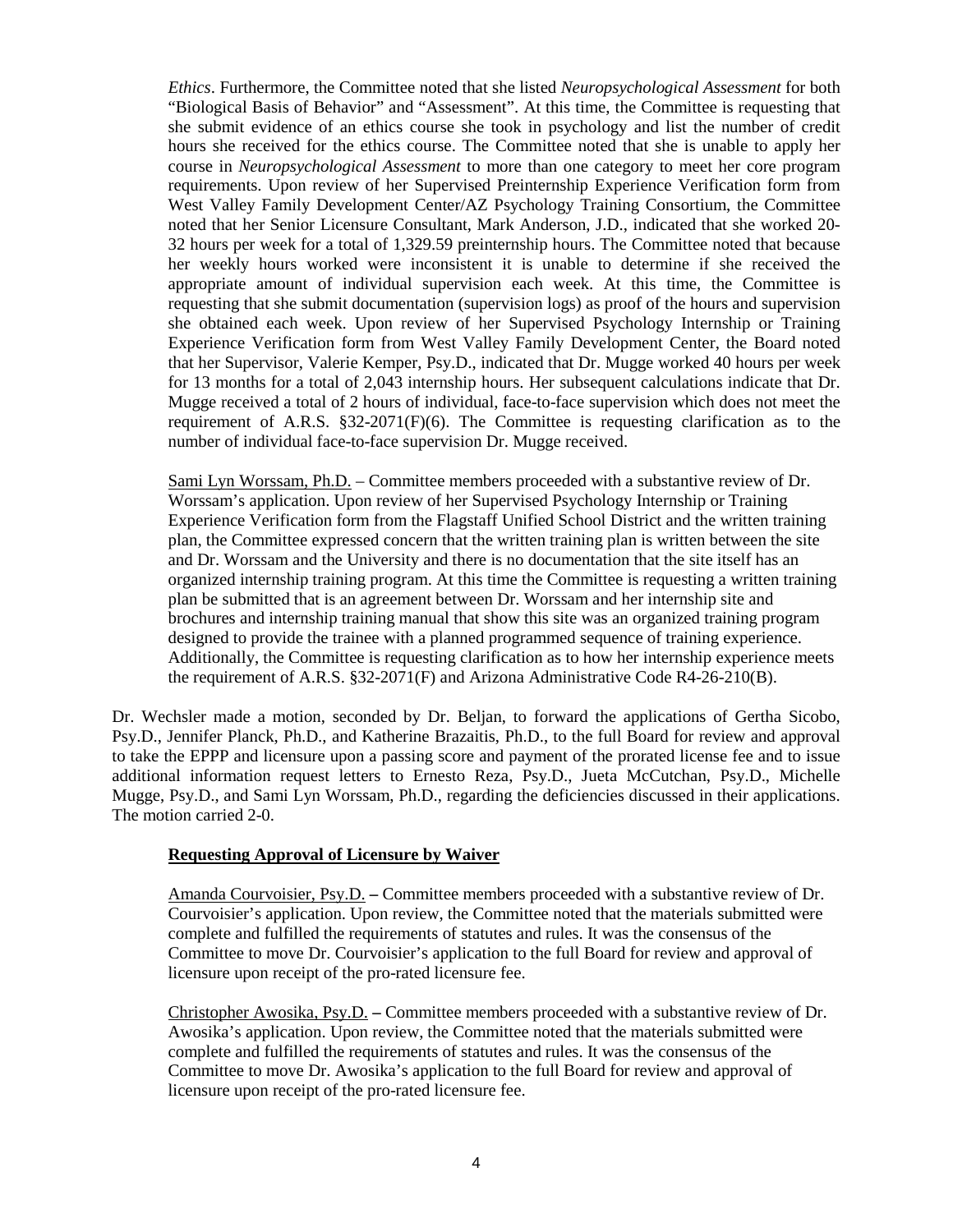Heather Pedersen, Ph.D. – Committee members proceeded with a substantive review of Dr. Pedersen's application. Upon review, the Committee noted that the materials submitted were complete and fulfilled the requirements of statutes and rules. It was the consensus of the Committee to move Dr. Pedersen's application to the full Board for review and approval of licensure upon receipt of the pro-rated licensure fee.

lore dickey, Ph.D. – Committee members proceeded with a substantive review of Dr. dickey's application and subsequent submission. Upon review of her Supervised Preinternship Experience Verification form from Bemidji State University, the Committee noted that his primary supervisor, Jan Guggenheimer, is not licensed as a psychologist which does not meet the requirement of A.R.S. §32-2071(E)(4)(d). At this time the Committee can apply 2,000 of his internship hours from Duke University, CAPS and 535 of his preinternship hours from Assessment & Therapy Associates of Grand Forks toward licensure. Dr. dickey remains 465 deficient in meeting the 3,000 hour requirement. The Committee is requesting that he provide a detailed letter as to what hours he intends to apply toward licensure and how those hours meets statutory requirements.

Dr. Wechsler made a motion, seconded by Dr. Beljan, to forward the applications of Amanda Courvoisier, Psy.D., Christopher Awosika, Psy.D., and Heather Pedersen, Ph.D., to the full Board for review and approval of licensure upon payment of the pro-rated licensure fee, and to issue an additional information request letter to lore dickey, Ph.D., regarding the deficiencies discussed in his application. The motion carried 2-0.

### **Requesting Approval of Licensure by Credential**

Anthony Iazzo, Ph.D. **–** Committee members proceeded with a substantive review of Dr. Iazzo's application. Upon review, the Committee noted that the materials submitted were complete and fulfilled the requirements of statutes and rules. It was the consensus of the Committee to move Dr. Iazzo's application to the full Board for review and approval of licensure upon receipt of the pro-rated licensure fee.

Dr. Wechsler made a motion, seconded by Dr. Beljan, to forward the application of Anthony Iazzo, Ph.D., to the full Board for review and approval of licensure upon payment of the prorated license fee. The motion carried 2-0.

# **Requesting Approval of Supervised Work Experience**

Suzanne Botello, Ph.D. **–** Committee members proceeded with a substantive review of Dr. Botello's application. Upon review, the Committee noted that the materials submitted were complete and fulfilled the requirements of statutes and rules. It was the consensus of the Committee to move Dr. Botello's application to the full Board for review and approval of licensure upon receipt of the pro-rated licensure fee.

Dr. Wechsler made a motion, seconded by Dr. Beljan, to forward the application of Suzanne Botello, Ph.D., to the full Board for review and approval of licensure upon payment of the pro-rated licensure fee. The motion carried 2-0.